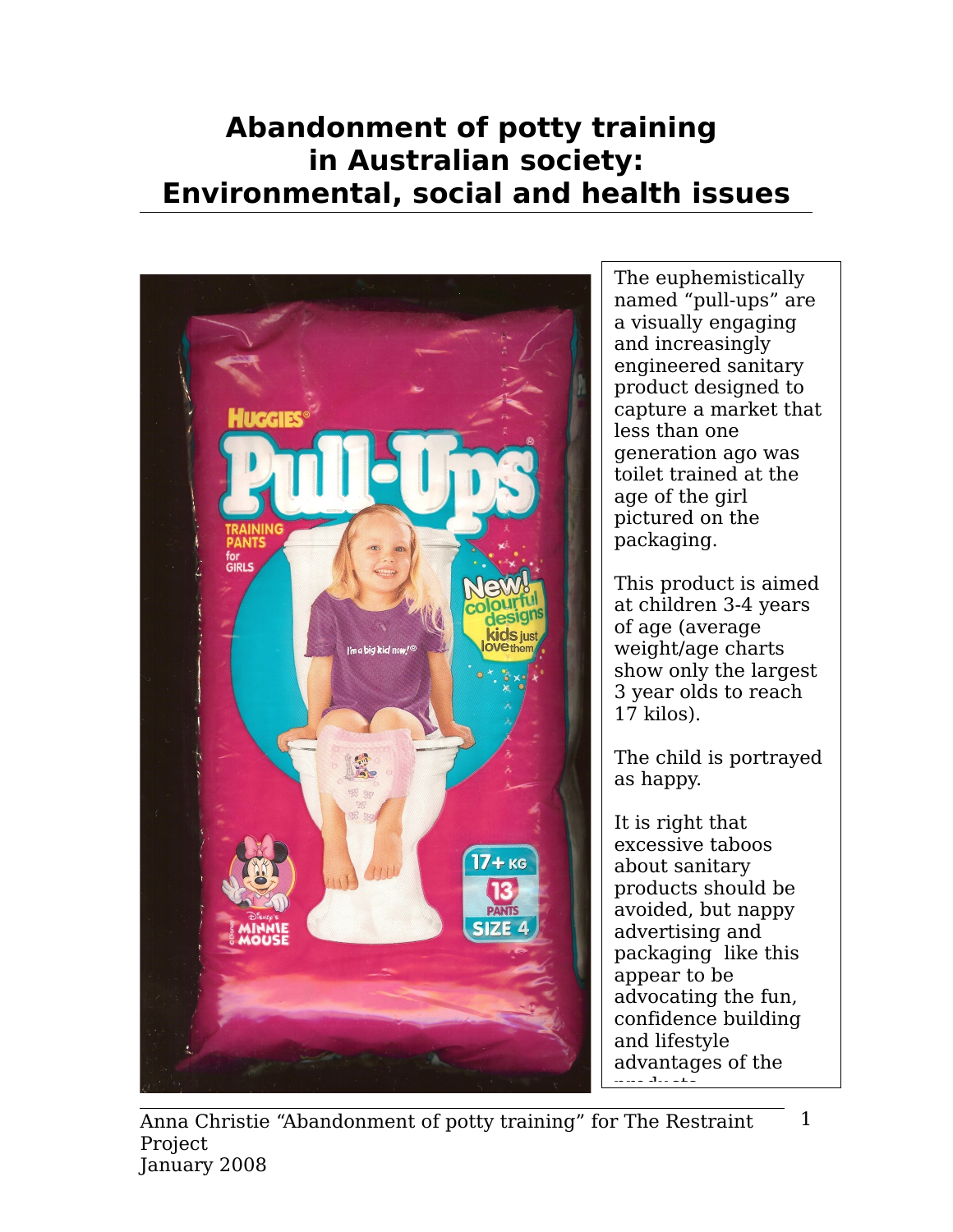## **Potty training in the context of The Restraint Project**

Among the subjects that have been covered by The Restraint Project, which examine temperance and self-restraint in Australian society, perhaps the most fundamental is the flight from toilet training that has been witnessed since the 1950s.

This has resulted in children wearing nappies (or "diapers", in the US literature) for far longer than ever before, leading to a number of suspected harms to:

- The environment
- Community health
- The individual children themselves

The dominant child-rearing philosophy today is, to use the expression made popular by American pediatrician T. Berry Brazelton, to "let children themselves decide when they are ready to use the pot". As a result of this approach, combined with the availability of labour-saving disposable nappies, only 40%- 60% of children are completing daytime toilet training by 36 months, compared with 97% in the 1950s.

By "restraint" in this context we refer not only to that of the child but what some academics have referred to as the "abandonment of maternal control<sup>"[1](#page-1-0)</sup> over the child's progress in toilet training. Control of bodily elimination is easily the most early form of restraint that a human or mammal exercises, and the abandonment of toilet training is another way in which we move further to jettisoning restraint.

This paper will suggest causes underlying the flight from toilet training and the harms that result from the phenomenon of extended use of nappies. What it does not do is attempt to adjudicate between the environmental or public health credentials of cloth vs disposable nappies, because it is this very debate that helps to distract the community from the more fundamental issue: duration of nappy wearing and the associated extended state of incontinence associated with it.

<span id="page-1-0"></span><sup>&</sup>lt;sup>1</sup> "Maternal control" is gender-specific terminology, but should be viewed in the context of when it was written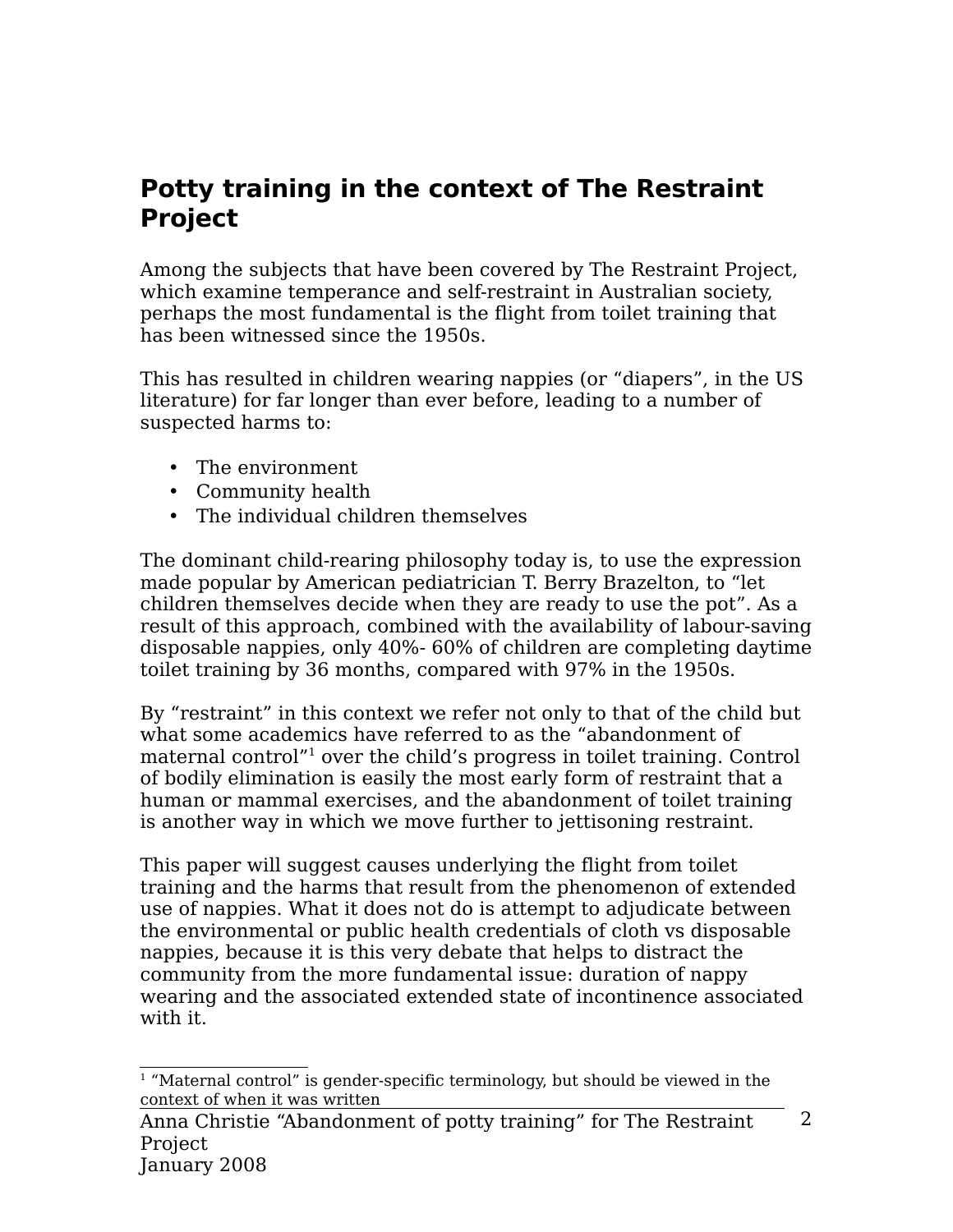It will also frame the phenomenon as one of exploitation of consumers by nappy manufacturers, and deprivation of the child's right to be free of its own excrement at the earliest opportunity.

# **What is the experience of nappy-wearing like?**

Few of us can remember wearing nappies. Nevertheless we can imagine the experience.

Cloth nappies are traditionally made of terry toweling, designed to absorb and retain considerable volumes of urine, as well as contain faeces. As such, they suffer from lack of effective sealing at the tops of the legs, which led to the use of "pilchers" – plastic pants worn over the cloth nappies to contain spills. Sometimes, a flannel over pant is preferred for comfort over the plastic pilchers, but is more labour consuming in the laundering of them.

One can imagine the dampness, odour and irritation caused to the skin exposed to urine for periods of time.

Disposable nappy manufacturers have made great progress in developing highly absorbent materials that suck moisture away from contact with the skin. Similar technology has been used in the making of sanitary napkins for women.

Yet despite all marketing attempts to promote the comfort and dryness of their products, the fact remains that nappies are coated in plastic and are therefore hot, with their stretchy elastic side fastening. The two rows of tight elastic around the tops of the thighs (called the "leak guards") appear particularly uncomfortable.

Huggies" "Pull-Ups" Training pants for girls size 4 (17 plus kilograms) are a typical example of such a product.

Concerning the "soft, stretchy sides", according to what standard are they soft? They are far less soft than a cotton underpant. Surely they would also be less soft than a terry toweling nappy. The claims of softness are unsupportable in the face of plain observation. They crunch and crackle as you open them.

Prettily designed, they feature pink love-hearts, lilac bows and the most adorable Minnie Mouse checking herself out in a cheval mirror before setting out in her best dress. A pink filigree border repeating the heart motif completes the design.

Anna Christie "Abandonment of potty training" for The Restraint Project January 2008 3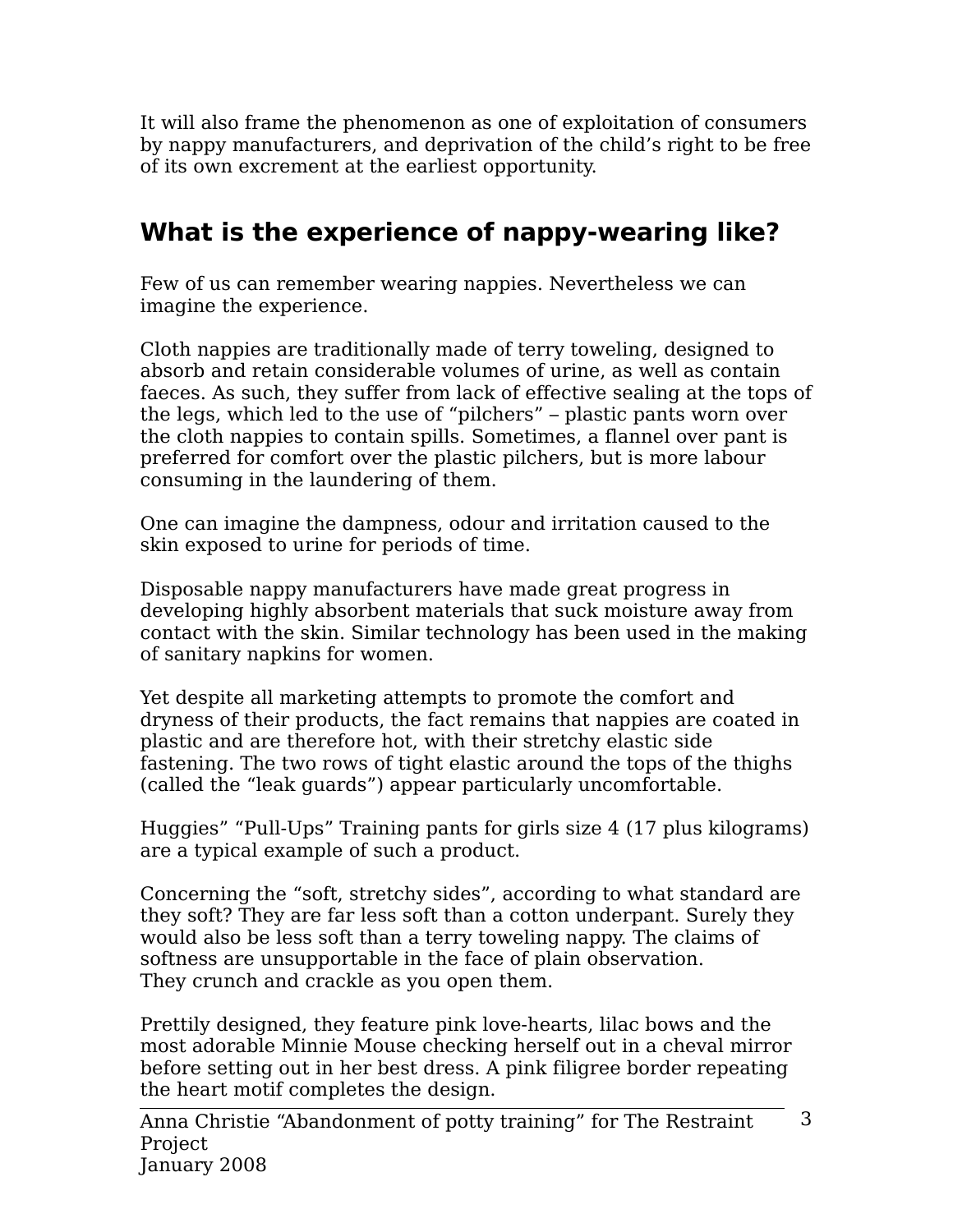The packaging also features an explanation of the theory behind "training pants", that the bows fade when wet "providing a technique you and your daughter can use together to help her learn to keep her pants dry. Encourage her to keep Minnie's special bows from fading by going to the potty or the big toilet". In other words, the child is expected to measure its need to use the toilet by knowing how long it will take to wet the bows. Surely this expectation is unreasonable – is the child to constantly check its nappy by looking underneath its outer clothing?

Contrary to the spurious packaging claims about the training pants assisting a child to learn to keep their pants dry, GP and author Dr Sarah Buckley refers to them as "non-training pants" (telephone interview). In contrast, having children bare-bottomed as often as possible during the training period "heightens their awareness of elimination and speeds up the learning process (sometimes dramatically). They instantly experience cause and effect" (Boucke, 2002 at 139)

Most of us given the choice would prefer to dispense with reliance on sanitary products wherever possible. Feminine tampons were developed to overcome the comfort problems of sanitary napkins.

There is no reason to think children are any different, yet a demonstrated common behaviour among difficult toilet trainers (37% of them) is to ask for pull-ups in which to stool (Schonwald et al, 2004). Moreover, we know from the confessions of adult diaper lovers (below) that some enjoy the sensation of a full nappy. (One blog recommended to those who could not stand the smell of a full nappy, to mimic the sensation by pouring rice cream or soft cheese into the nappy.)

Those children who are not given the early opportunity to shed their nappies are consigned to what some ironically refer to as "the walking toilet" (Buckley, 2002).

Some of what we know about what it is like to wear nappies, we know from "diaper fetishists" tell us about the experience. Fetishists appear to derive pleasure in sensations that others find unacceptably uncomfortable. Their linking of diaper wearing with loss of control (or loss of restraint) requires us to briefly address this aberration.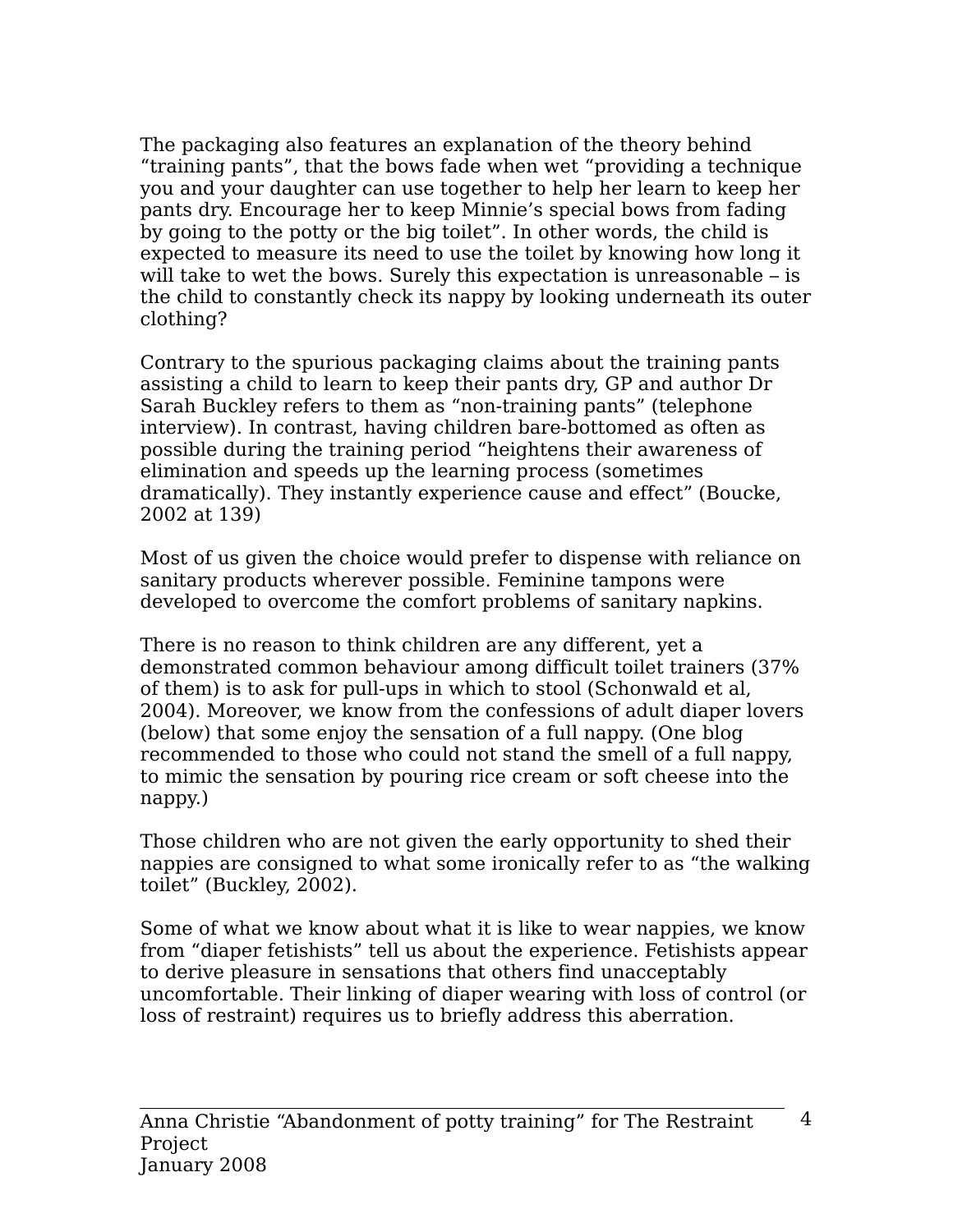# **Nappies and fetishism**

Infantilism, including the wearing of nappies by grown men, has long been anecdotally known as a sexual proclivity catered for by specialist prostitutes. It is related to diaper fetishism, but not all diaper lovers are infantilists. They are bundled together under the label AB/DLs (adult babies/diaper lovers) (Pate and Gabbard, 2003). Further research has been published in specialist websites such as [http://understanding.infantilism.org](http://understanding.infantilism.org/) and [http://infantilism.org](http://infantilism.org/) along with blogs on the subject.

Diaper lovers can be male and female, and some self-report as starting wearing nappies again as soon as they reached puberty and were free of parental scrutiny of their toileting.

The crunching and crackling of so-called soft nappies is clearly audible in a video clip on [www.youtube.com](http://www.youtube.com/) called "Pampers "Cruisers" Size 7 Diapers", posted on 20 May 2007, and two clips by MettyS called "Vintage plastic diapers, and other diapers" 18 July 2007 and "Vintage plastic diapers, the second" dated 20 August 2007. Such videos are posted by fetishists who are actually attracted by the plasticity of disposable nappies. Related blogs feature comments like

"how I wish they still made the plastic diapers, damn environmentalists! My xgf/mommy used to put me in the Luvs for girls and Pampers for girls, it was humiliating but I loved it. It put me in my place. If I ever hit it big, the plastic diapers will be back. If the diaper companies were smart they'd bring them back, I know there's a demand for them!"

From the limited literature on the subject, it is clear that wishing to relinquish control is one of the key aspects of diaper fetishism (Grey, http://understanding.infantilism.org) . As nappies are associated with lack of control, this justifies the inclusion of this study within the overarching Restraint Project.

Pate and Gabbard (2003, at 1936) also speculate that one of the determinants of the adult baby syndrome may be to "avoid the threat of genital sexuality by regressing to an infantile dependent state".

From the internet blogs available on the internet, it seems that older fetishists prefer cloth nappies, suggesting that it is their learned association with their own babyhood that fuels their desire.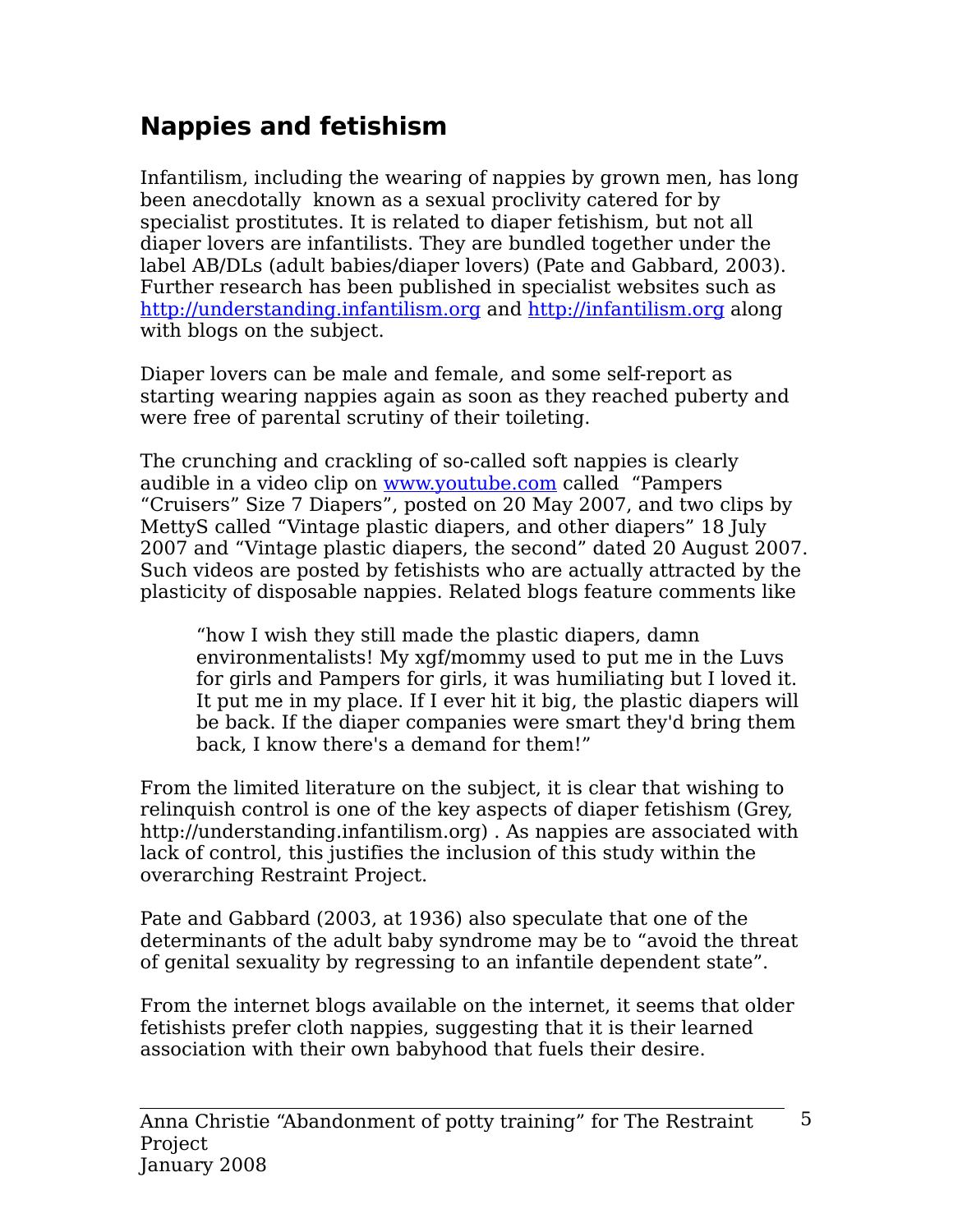Although not all diaper lovers enjoy eliminating into the diapers, many appear to do so. Enjoyment of incontinence is a strong motivator for them. Some describe wearing full nappies around in public places so that others may see they are wearing them, and even see that the nappies are soiled. Others who are repulsed by the odour of excrement on their body prefer to mimic the texture of faces by putting creamed rice or soft cheese in their nappies. These practices suggest that adult diaper wearers derive pleasure from what most people associate with repulsion and discomfort. Whether the practice is comfortable, or merely comforting, has not been made clear from the few available studies.

The study of adult diaper wearing may in future yield insights into the possible psychological harms when toddlers form a too strong attachment to nappies, even if the practice (in the opinion of Pate and Gabbard, 2003) does not create subjective distress, does not distress others, and does not involve functional impairments or legal problems (the first two of which are debatable).

## **What is the science associated with toilettraining?**

"Toilet training" and "potty training" were searched using ScienceDirect, Ovid and Google Scholar databases. The following review is based on the most cited journal articles and selected books written for non-expert audiences.

The literature focuses on these main areas:

- Delayed toilet training in healthy children in advanced societies
- Factors associated with delayed toilet training

#### **How long is the period of infantile incontinence being prolonged?**

Since the late 1940s when age of initiation of toilet training was under 18 months, this has risen to 21 – 36 months in 2006, according to US and Belgian studies (Bakker and Wyndaele, 2000; Martin et al, 1984; Schum et al, 2002).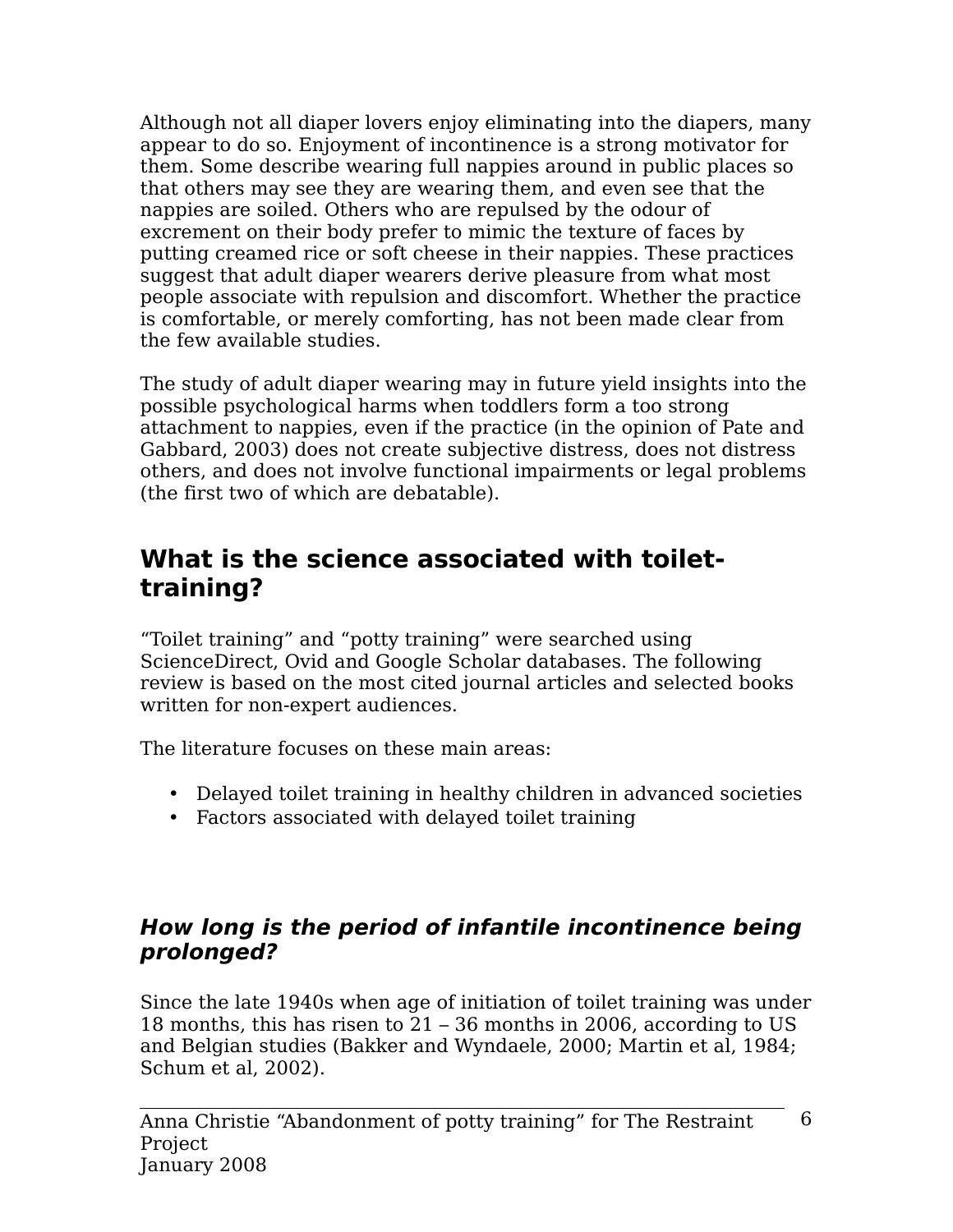The most significant recent survey of acquisition of toilet training age was conducted in the US (NJ Blum et al, 2004). Schum et al (2002) have also studied the sequential acquisition of toilet-training skills in US children. The results may be compared with earlier Swiss studies ( First Zurich Longitudinal Study by RH Largo et al, 1977 and the Second Zurich Longitudinal Study), and the Belgian studies by E Bakker and JJ Wyndaele (2000).

All of these studies regarded "staying dry during the day" as a key milepost.

1950s – Brazelton (1962) reported 97% of children achieved daytime dryness by age 36 months, mean age of completion was 28.5 months

However, bowel continence is also being achieved at higher ages.

Despite the popularity of the Brazelton child-centred approach among the Australian as well as other affluent societies, Brazelton's study provided no empirical outcome data to support it (Horn et al, 2006). Nonetheless a recent US study found that 72% of paediatricians recommended the gradual, passive, more child-centred approach (Horn et al, 2006).

## **Definitions**

The definition of bowel toilet-trained depends on whether one adopts the Pavlovian approach, ie children less than one year can be conditioned to stool in the toilet with only a few accidents, or the "child-oriented" approach pioneered by Brazelton, which focuses on autonomous achievement of this task (Shaikh, 2004). The childoriented approach is overwhelmingly popular in western society, and has also begun to encroach in less economically developed societies where the practices of intensive toilet training – in particular allowing the child to be unclothed – are considered a stigma of low class and backwardness.

This duality is also reflected in urinary toilet training. The 1977 Swiss study by Largo et al revealed that 80% of children were held on the potty by their mothers by 9 months of age, despite bladder control not being reached until age 3.

The many manuals ( eg Boucke, 2002) on toilet training describe a period commencing as early as a few months in which the parent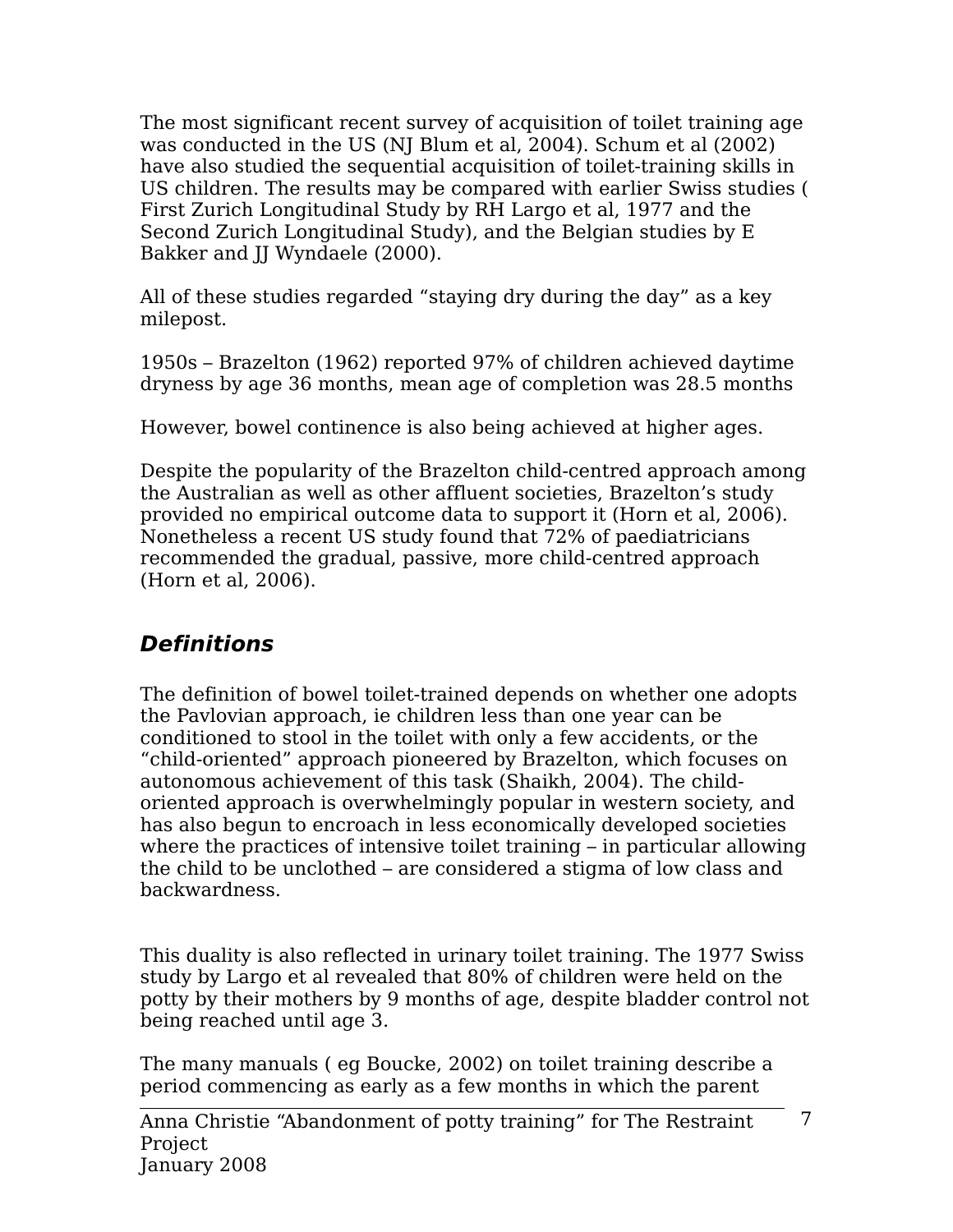becomes attuned to noises or facial expressions of impending elimination – which reliably signal the parent to toilet the child. As many authors point out, this does not mean the child has attained sphincter control.

But the question remains, what difference does it make if sphincter control is preceded by a period during which the child is toileted successfully by the parent, eliminating the expense of nappies, the environmental effects, rashes, odour, and the indignity of the child carrying around their excrement?

What we observe is that not only has toilet-training been lost to children, possibly the more serious problem is that the knowledge of how to train has been lost to parents and carers.

### **What does it take to call a child "toilet-trained"?**

Blum et al (2004) described daytime toilet training as completed when the child wears underwear during the day and urinates and defaecates in the toilet or potty with fewer than 4 urine accidents per week and 2 or fewer episodes of faecal soiling per month. The

Parental tolerance of "accidents" may influence their perception of whether the child is toilet-trained, or indeed trainable, or not. A parent with low tolerance of accidents may not be amenable to the occasional mopping up of spills, even if it is aimed at achieving independence for the child.

Parental attitudes to accidents and soiling will also affect their stress levels, which in turn create stress in the child.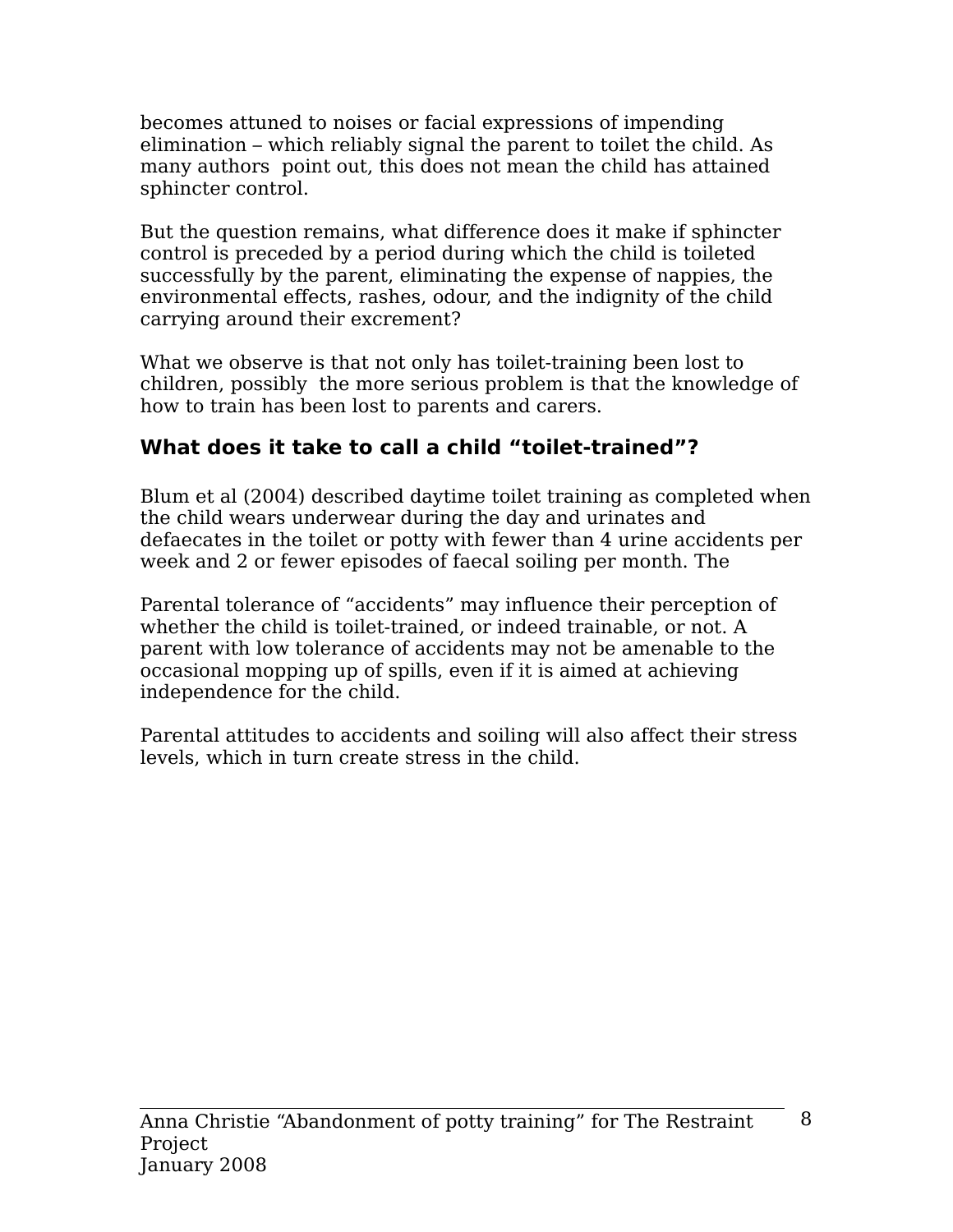**%incontinentafter 42months of age**



**Factors associated with late toilet training**

The three factors consistently associated with late completion of training are late age of initiation, constipation and stool toileting refusal (Blum et al, 2004). Chronic constipation affected 41.7% of late trainers, compared with only 13.2% of children trained before 42 months. However, little is known about the causation of late achievement of toilet training due to non-physiological factors like the attitudes and behaviour of parents, and the interrelationship between constipation and toilet training. It could be that the absence of regular habits and toilet drills contributes to constipation just as it contributes to late age of achievement of toilet training.

Schonwald et al (2004) sought to determine differences between children with difficult toilet training and those who toilet as expected, hypothesizing that those who struggle would be more temperamentally difficult, and likely to have had an anxiety-provoking event associated with training. Their hypothesis was borne out.

While time pressures are frequently cited by parents as reasons they are unable to attempt systematic toilet training, this is contradicted by the evidence that single-parent families have less incidence of late toilet training. If time pressure and lack of spousal support were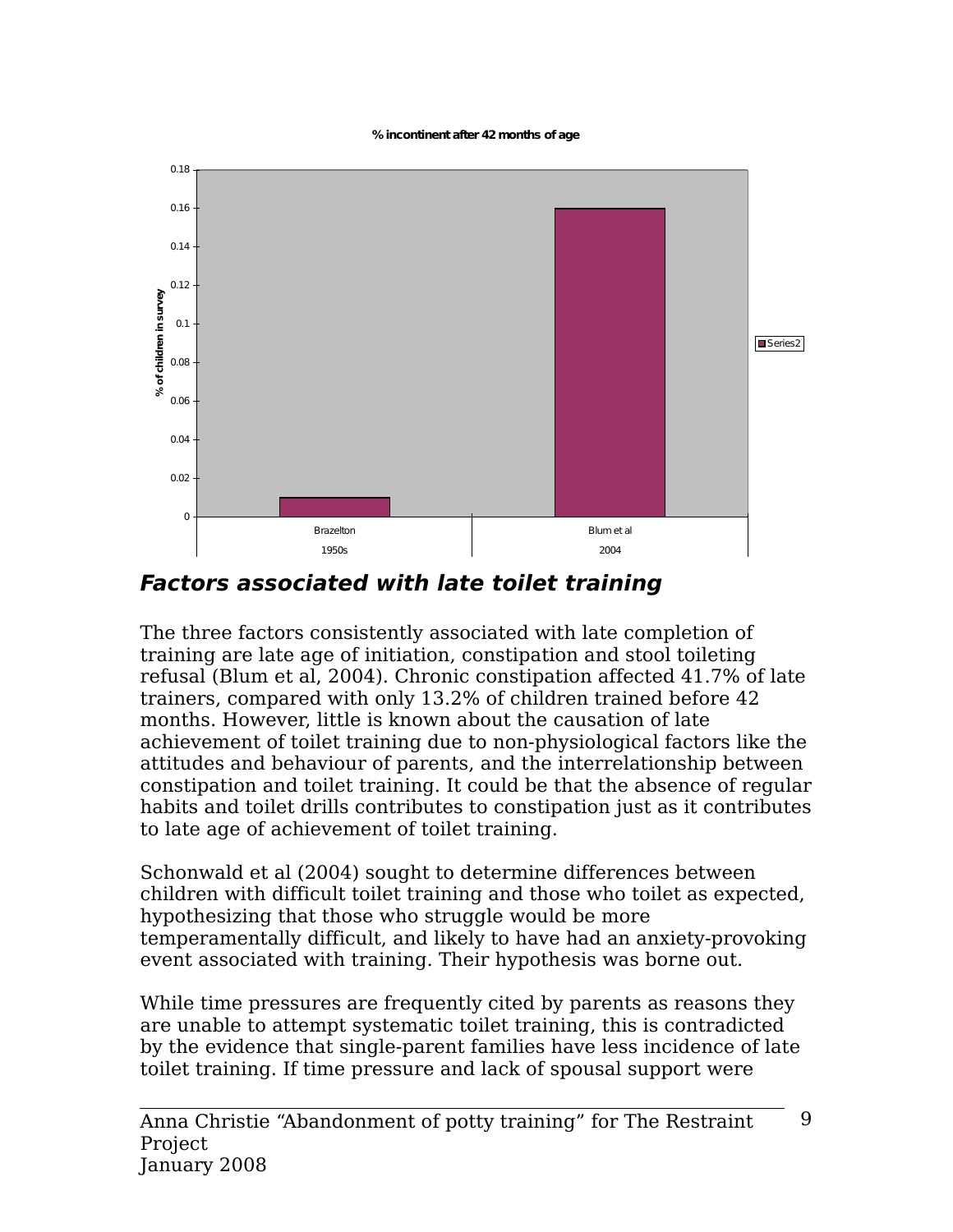factors, then why do single parents have more success in helping their children to achieve continence early?

#### **Parental competence/incompetence**

Those who favour the Pavlovian approach accordingly prescribe the systematic approach of toileting drills. On the other hand, the childcentred approach requires the child to be prompted by showing it the potty etc, but little more. The child-centred approach is passive, both on the part of the parent and the child. This may be paradoxical because it is supposed to rely on the initiative of the child, but observation shows that without potty drills the process remains little more than a game to them.

Living as we do, in a society where we are reluctant to apportion responsibility to parents, the notion that parents may be regarded as competent or not because of their ability to toilet train their children would be unpopular to many. Perhaps this reluctance should be reconsidered. On the other hand, while the tasks of the parent administering the child-centred approach may appear easier than the Pavlovian methods, maybe this is not altogether true.

For example, under a Pavlovian regime, the structured approach, or drill, consists of procedures as identified by Foxx and Azrin (1973):

- 1. Provide distraction-free environment
- 2. An increased frequency of urination by increased fluid intake
- 3. Continuous practice and reinforcement of the necessary dressing skills
- 4. Continuous practice and reinforcement in approaching the toilet
- 5. Detailed and continuing instruction for each act required in toileting
- 6. Gradual elimination of the need for reminders to toilet
- 7. Immediate detection of accidents
- 8. A period of required practice in toilet-approach after accidents as well as
- 9. Negative reinforcement for the accident
- 10.Immediate detection of correct toileting
- 11.Immediacy of reinforcement for correct toileting
- 12.A multiple reinforcement system including imagined social benefits as well as actual praise, hugging and sweets
- 13.Continuing reinforcement for having dry pants

Anna Christie "Abandonment of potty training" for The Restraint Project 10

January 2008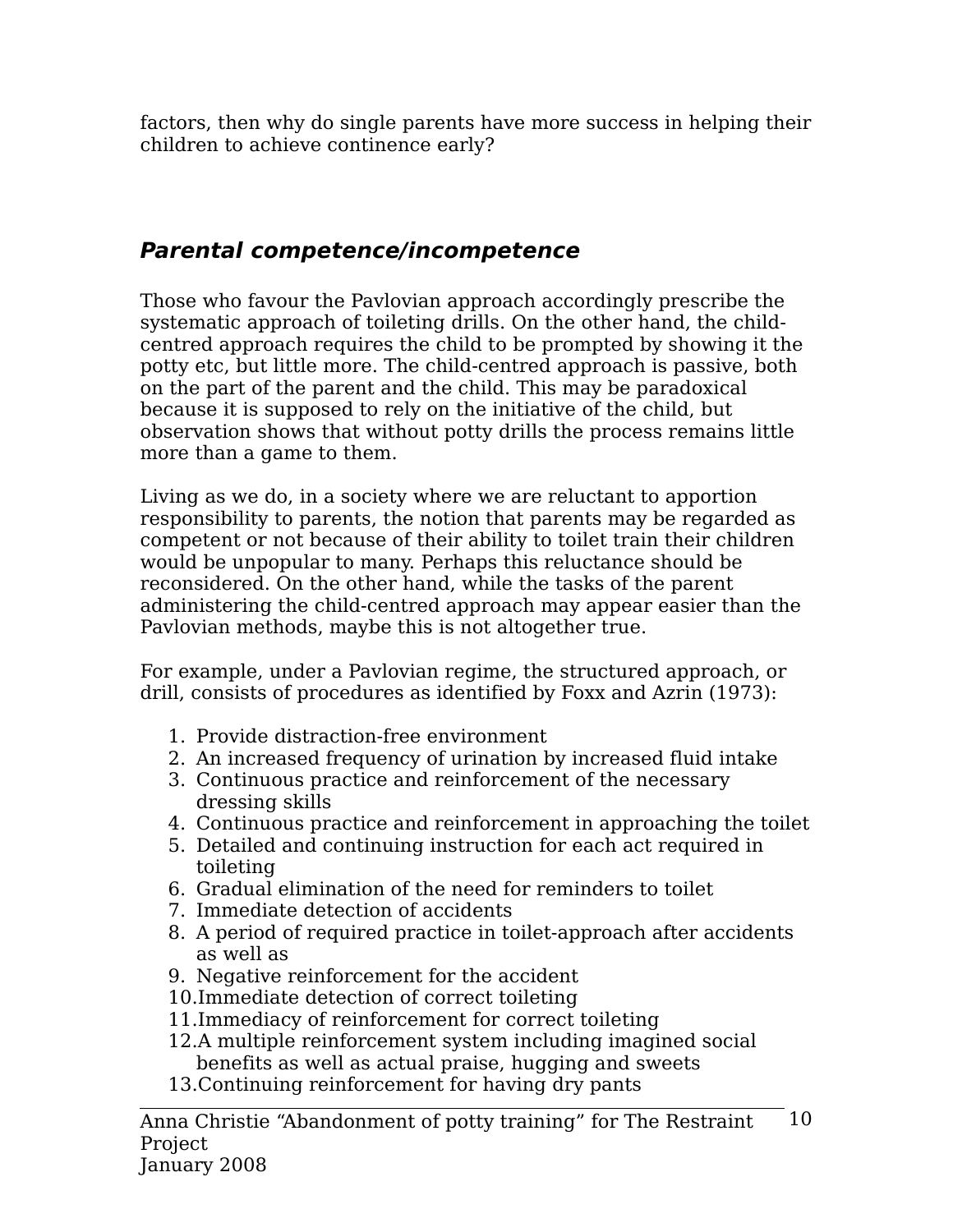- 14.Learning by imitating parents and older siblings
- 15.Gradual reduction in the need for immediate reinforcement and
- 16.Post-training attention to cleanliness

This so-called "rapid method of toilet training children" was said by the authors to be successful in training healthy children over age 20 months in an average 4 hours of intensive application of the procedures.

In contrast, the child-centred approach is based on indicators of readiness such as (Schum et al, 2002):

- "showing an interest in using the potty" (median ages 24 months for girls, 26 months for boys)
- "staying dry for 2 hours" (26/29 months)
- "indicating a need to go to the bathroom" (26/29 months)

The former method is prescriptive, and certain, but does require some interpretation on the part of the parent eg what is a "distraction-free environment", or an increased fluid intake. These are indicators that would require some knowledge or skills on the part of the carer. A carer capable of following the regime could be regarded as competent if they carry it out successfully. On the other hand, the child-directed prompts are expressed in very general terms, and in the case of "staying dry for 2 hours" largely meaningless because parents cannot pinpoint the time of urination when their children are in nappies. Under the child-centred approach, there is no question of parental competence because the performance criteria are so vague.

Schonwald et al (2004) hypothesized that the parents would have more dysfunctional parenting styles. Although overall parenting styles did not differ, although "ineffective interactions" and "overreactive" or "lax" parenting styles could be observed around issues of toileting.

Schum et al (2001) found that older age, female gender, non-Caucasian race, and single parenthood were more strongly associated with toileting success than cognitive development or temperament in the child. The results demonstrate that competence of the parent has much to do with success, just as incompetence should do the reverse.

Perhaps the link between delayed toilet training and constipation operates on more than one level: parents who are incompetent in relation to toilet training may also be inadequate in terms of maintaining family health generally. It would suggest that the problems are mutually reinforcing.

Anna Christie "Abandonment of potty training" for The Restraint Project January 2008 11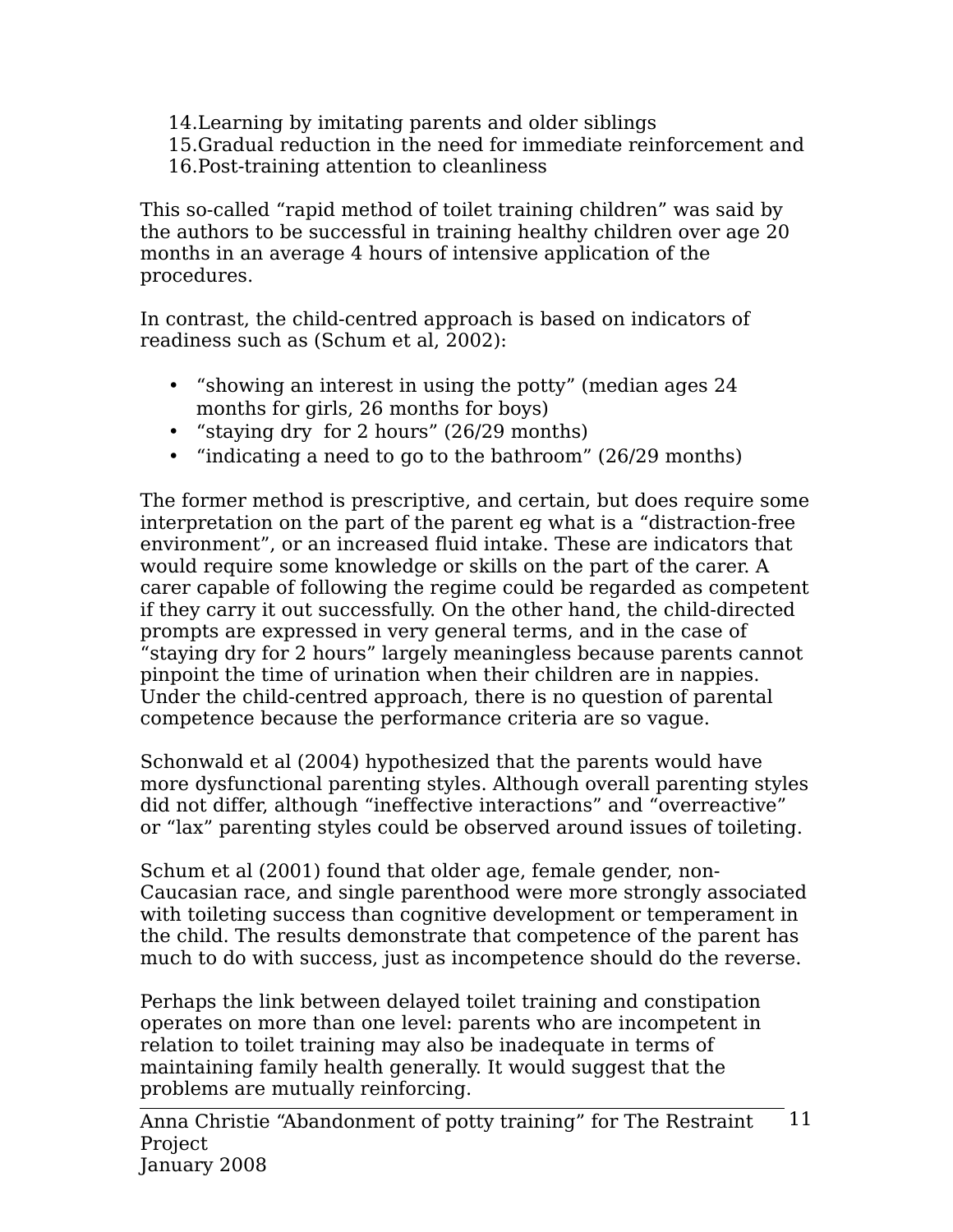### **Cross-cultural factors**

As hinted above, Caucasian people started and completed training later than people of other races and this was so even within the US.

Cultural relativity is without doubt a factor in the age of toilet training commencement, and consequently, completion. Numerous studies have recorded the training practices of other cultures, including deVries (1977) and Horn et al (2006). Also an extensive bibliography that was not able to be accessed as part of this research, but which is appended, refers to witness accounts of toileting infants in many, nonwestern countries where children are more or less without nappies from a very young age (this is the bibliography of Laurie Boucke's book "Infant Potty Training" (2002).

Of the numerous studies into the factors that play a role in extended incontinence of children today, none of this research is Australian. Nevertheless, the features of family life that are often blamed are paralleled in Australia, such as time-poor working parents, the convenience of washing machines and the availability of disposable nappies.

Even within the US itself, cross-cultural differences are evident between Caucasian and Afro-american parents, where the latter are toilet-trained at an earlier age and their parents believe in earlier initiation of training (Horn et al, 2006).

Economic factors might also play a role, with upper income parents in Horn et al's study reporting that toilet training should begin 30% later than lower income cohorts. The Swiss studies did not reveal any correlations between socioeconomic status and start and intensity of toilet-training(Largo and Stutzle, 1977), but this could be due to the homogeneous nature of Swiss society compared with the multi-racial US society.

## **Behavioural observations in difficult toilet trainers**

Difficult toilet trainers, who are healthy normally developing children, may fall into one of two categories: 1) 3.5-4 years old and not trained after 6 months of trying, or 2) older than 4 and younger than 7 and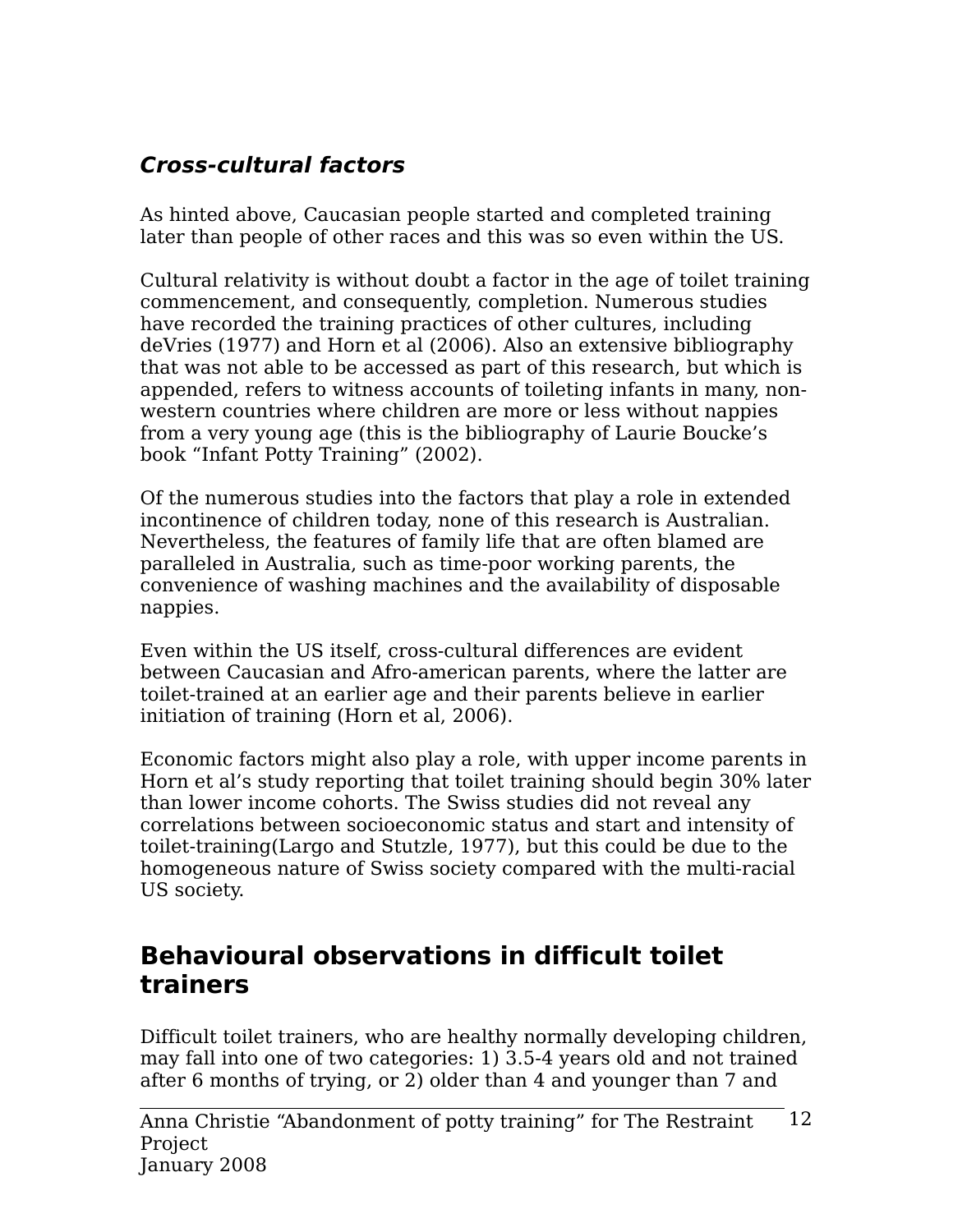refuses to use the toilet or has not completed daytime urine or stool training (Schonwald et al, 2004).

The frequency of their "hiding to stool" and "asking for pull-ups" indicates that a large number of these children have full bowel control, and can control when and where they will defaecate. Also, that these children hide to defaecate may reflect their understanding of the private nature of toileting, and suggests social awareness (Schonwald et al).

# **Some harms attributable to late toilet training**

We can conjecture a great deal, but unfortunately there is little data on all aspects of toilet training, and few longitudinal studies. Moreover, where they exist they tend to be single studies. The following are a few that deserve mention. Others have been considered eg long-term personality effects of lack of control over continence, but until research is conducted remain speculation. In addition, there are the obvious concerns about the cost of nappies to families with small children, who may also suffer decreased income while the mother works less, or not at all.

In addition to the scientifically measurable effects, we must not forget the intangibles such as the dignity of the child who is forced to endure a year or more of nappies beyond the age when they would have been trainable, less then one generation ago.

### **Decreased bladder capacity**

Bladder capacity increases more rapidly after than before toilet training. Greater bladder capacity correlates with being dry at night (Hellstrom, 2000). Hellstrom further posits that there might be a relationship between later bladder training and dysfunctional bladder, but falls short of the thesis of Belgian researchers Bakker and Wyndaele (2000) that changes in attitudes towards toilet training during the past 60 years is a possible cause of an increase in lower urinary tract dysfunction.

To support their connection between failure to actively toilet-train using bladder drill and bladder dysfunction, Bakker and Wyndaele observe that there is a good concordance between the programmes currently proposed for treating bladder dysfunction in children and the traditional bladder-training methods used by parents 60 years ago.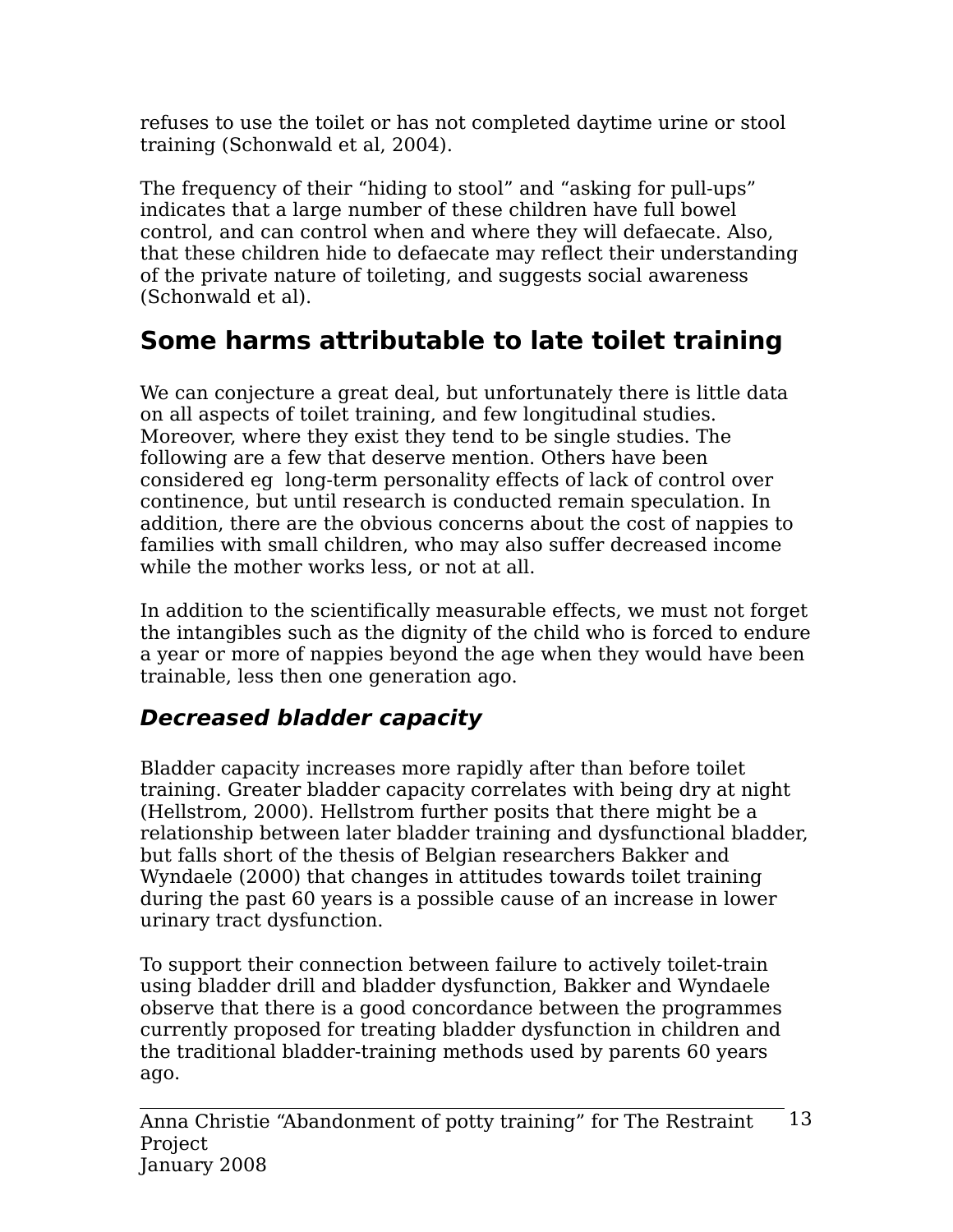#### **Faecal contamination in day care centres**

According to some literature (Holaday et al, 1995) the high frequency of infectious disease in children attending day care is a "growing public health problem", with double the incidence of otitis media, upper respiratory tract infection, diarrhea and gastroenteritis of home care children, and four times the incidence of croup and conjunctivitis. Holaday et al identified faecal contamination in day care centres but comparisons between centres using cloth vs disposables showed no difference in germ levels.

This affirms the view that the issue of concern is not whether cloth or disposable nappies are used, but whether children should be in nappies at all once at child care, which used to be an important milestone of the need to be nappy-free.

Much of the US research into toilet training has been by paediatricians (in contrast, European research tends to be by urologists) who cite impending child care as the prompt which drives many parents to present their child for diagnosis and treatment.

## **Community burdened by landfill waste**

With disposable nappies comprising 2% of municipal solid waste in the US, reflected in audit figures in some high birthrate Australian municipalities (eg Wollongong) where over 10% by volume is made up of nappies, this is not an insignificant percentage.

While working in the waste industry, I became aware of the problems faced by families with more than one child still in nappies who have insufficient bin capacity to cope with this waste stream. Clandestine dumping of nappies in neighbours bins on collection night is commonplace, as is the volunteering of spare bin capacity.

The mixing of human excrement in the general solid waste stream is not without its concerns either, especially for waste workers.

## **Disposables may exacerbate asthmatic conditions**

Of interest to Australian epidemiologists is the finding that disposable diapers should be considered as one of the factors that might cause or exacerbate asthmatic conditions, following controlled experiments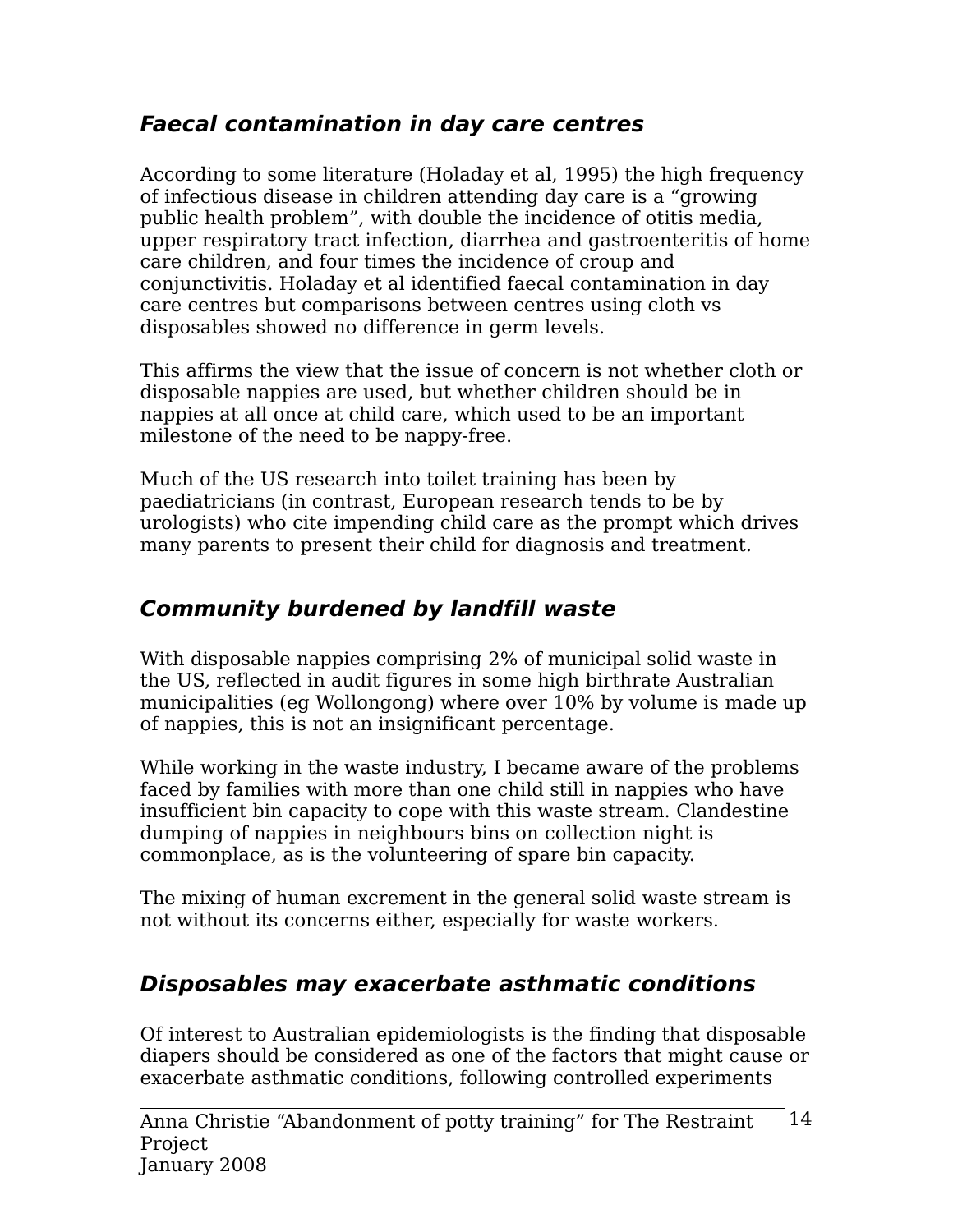comparing three types of disposables with cloth nappies (Anderson and Anderson, 1999). All three brands of disposables caused respiratory irritation but vapour from cloth nappies produced only a slight reaction.

# **Will there be a return to earlier toilet training?**

Luxem and Christopherson (1994) predicted that there would be a return to earlier toilet training, mainly in response to the problem of sanitation control in institutional child care. Some 13 years later, the only evidence of this prediction being realized are a growing body of research linking increased childhood incontinence with urinary problems, community health issues, increased difficulty of toilet training older children who become resistant to giving up nappies, waste and environmental problems, among others.

Still, however, there is no groundswell of support for earlier toilet training among today's parents.

I argue that one of the main reasons for this is that the skills and knowledge of toilet training that were, prior to half to one generation ago, learned from older relatives and members of the community, have been lost. Except for the most adventurous, those mothers seeking closer bonding with their babies, people who recognize the economic savings they can achieve by dispensing with nappies and the associated close handling of bodily wastes (who constitute a tiny minority), today's parents are holding firm to the child-centred approach – for now.

This could change as child care experts who embraced the childcentred approach in response to Brazelton's advice start to see that it is creating a generation of nappy-bound pre-schoolers who even after they can be dry throughout the day have to wear nappies at night until 8 years of age. Brazelton's teachings have further suffered some discredit as he is tainted by his close association with Proctor and Gamble, the multinational manufacturer of disposable nappies, which leads to suggestions of bias.

Robin Barker, author of "Baby Love" and "The Mighty Toddler" (Pan Macmillan) is one of Australia's foremost child-rearing authorities, and she believes healthy children should be daytime trained by 3 years (private conversation).

It must be remembered that the reason why the child-centred approach was adopted with such enthusiasm was in response to the

Anna Christie "Abandonment of potty training" for The Restraint Project January 2008 15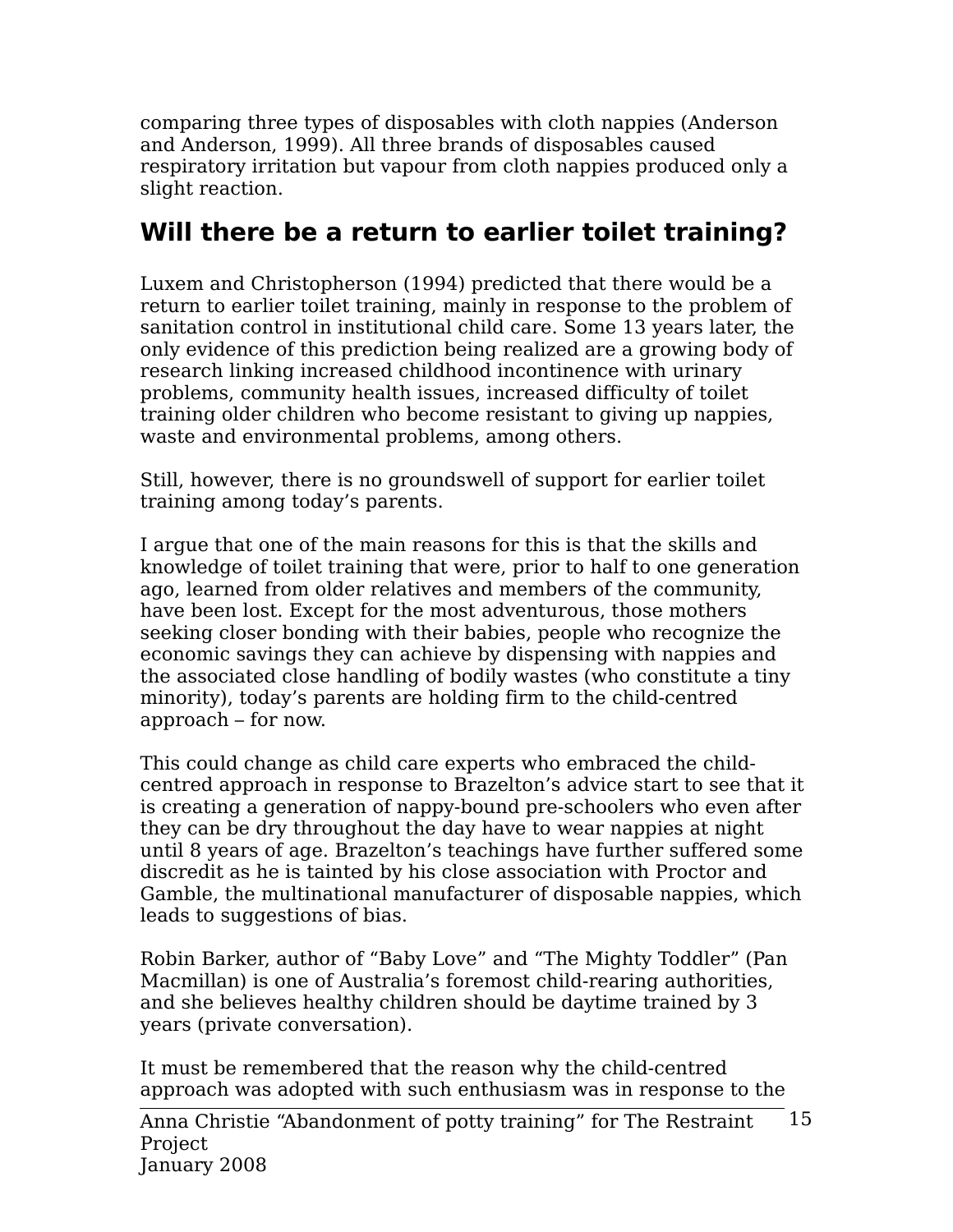supposed harms that had been committed in previous generation by parents over-zealously potty-training, that such children might rebel later on through prolonged soiling or bed-wetting (Luxem and Christopherson, 1994) – what some refer to as "the battle of the bowels". These concerns appear to have their origins, in part, in Freudian theory of sexual development which are currently less in vogue than for decades.

Ultimately, it would appear that on the fringes of the general population there are children who will have problems with toileting due to physical or relationship factors, parental style and competency. The toileting practices of the healthy majority should not be tailored to suit the minorities. Society should decide what expectations it has for the sanitary and psychologically healthy management of toilet training. It also has to decide whether the waste and economic burden on parents is justifiable.

The pendulum may now be ready to swing back, but parent education must cut through the reluctance and embarrassment associated with toileting issues before this will happen.

> **Anna Christie January 2008**

## **About Anna Christie**

With a Masters degree in Public Affairs at University of Sydney, and having just completed a Masters in Environmental Law, Anna has specialised in environmental communications for over ten years.

She has worked in the waste industry, developing educational programmes and communications strategies to improve recycling practices, and has been a broadcaster and writer on environmental subjects.

Anna has also taught environmental communications, values and ethics at the Australian Catholic University.

Her investigations into the delayed onset of potty training in the past 20 years have drawn on scientific literature, her own experience as a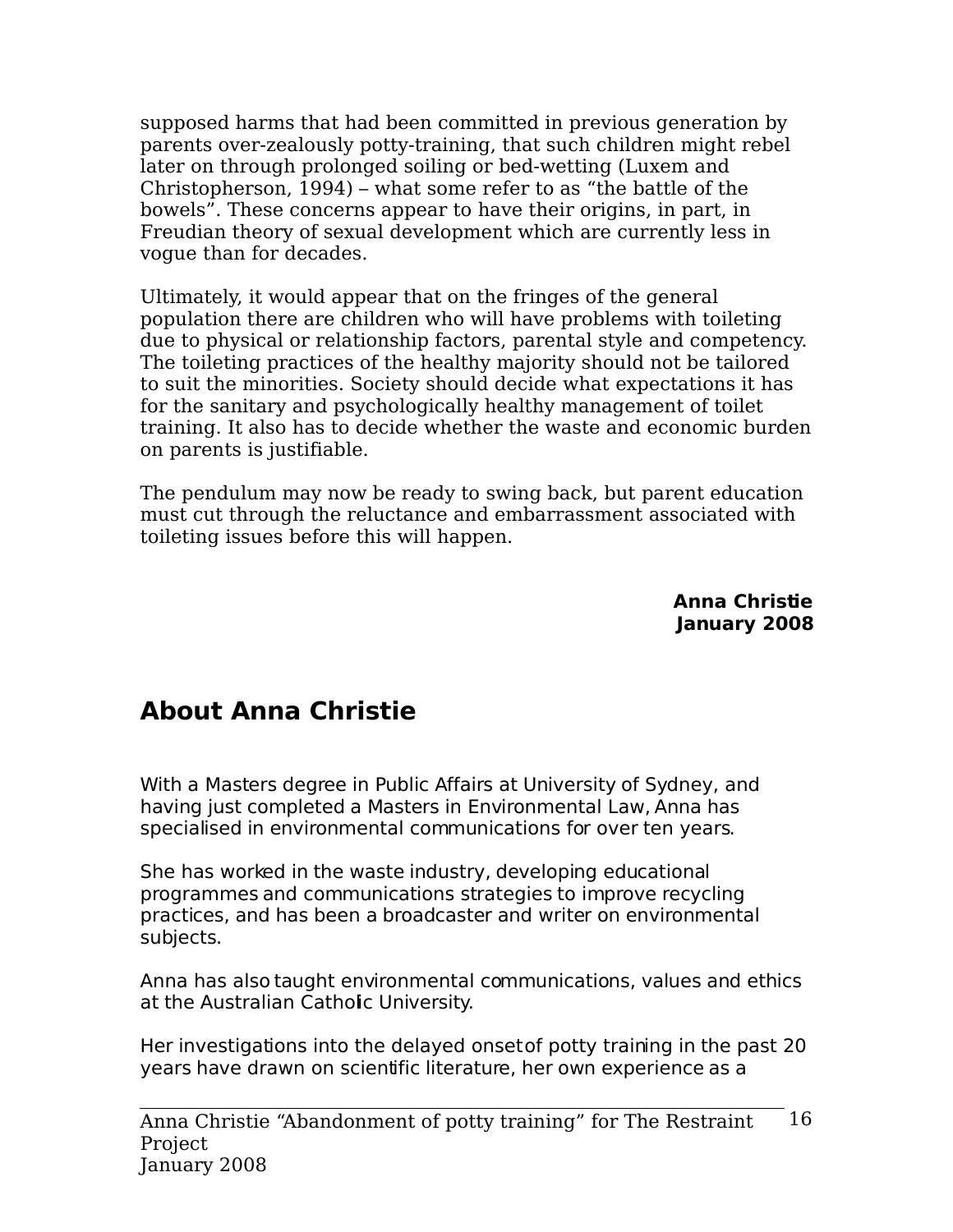mother and cub mistress, and her own qualitative enquiries about potty training practices.

She hopes that this will lead to the first published Australian research on toilet training attitudes and practices.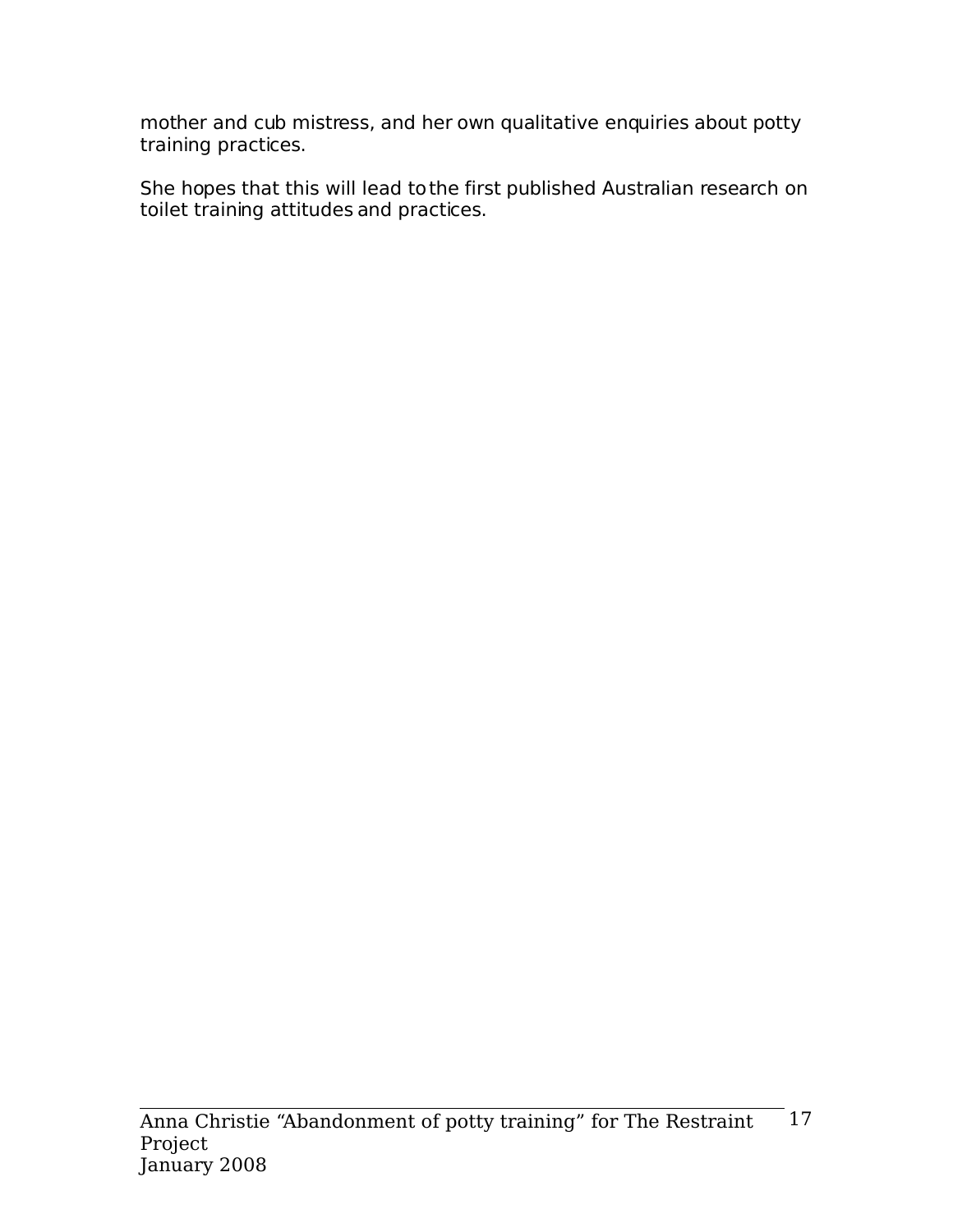#### **BIBLIOGRAPHY**

#### **Potty training – The Restraint Project January 2008**

- 1. "Results of a Questionnaire Evaluating the Effects of Different Methods of Toilet Training on Achieving Bladder Control E. Bakker, J.D. Van Gool, M. Van Sprundel Et Al. Br J Urol Internat 90:456-461, (September), 2002." Journal of Pediatric Surgery 38, no. 9 (2003): 1422c-293.
- 2. Accardo, Pasquale. "Who's Training Whom?" The Journal of Pediatrics 149, no. 2 (2006): 151-52.
- 3. Amendola, S., P. De Angelis, L. DallOglio, G. Federici di Abriola, and M. Di Lorenzo. "Combined Approach to Functional Constipation in Children." Journal of Pediatric Surgery 38, no. 5 (2003): 819-23.
- 4. Anderson, Rosalind R, and Julius H Anderson. "Acute Respiratory Effects of Diaper Emissions." Archives of Environmental Health 54, no. 5 (1999): 353-58.
- 5. Bakker, E, and JJ Wyndaele. "Changes in the Toilet Training of Children During the Last 60 Years: The Cause of an Increase in Lower Urinary Tract Dysfunction?" BJU Int 86 (2000): 248-52.
- 6. Berk, L B, and P C Friman. "Epidemiologic Aspects of Toilet Training." Clinical Pediatrics 29 (1990): 278-82.
- 7. Bloom, D A, W M Seeley, M L Ritchey, and E J McGuire. "Toilet Habits and Continence in Children: An Opportunity Sampling in Search of Normal Parameters." Journal of Urology 149 (1993): 1087-90.
- 8. Blum, N J, B Taubman, and N Nemeth. "Relationship between Age at Initiation of Toilet Training and Duration of Toilet Training: A Prospective Study." Pediatrics 111 (2003): 810-14.
- 9. Blum, Nathan J, Bruce Taubman, and Nicole Nemeth. "Why Is Toilet Training Occurring at Older Ages? A Study of Factors Associated with Later Training." The Journal of Pediatrics 145, no. 1 (2004): 107-11.
- 10.Blum, N J, B Taubman, and M L Osbome. "Behavioural Characteristics of Children with Stool Toileting Refusal." Pediatrics 99 (1997): 50-53.
- 11.Boucke, Laurie. Infant Potty Training. Lafayette, Colorado: White Boucke Publishing, 2002.
- 12.Brazelton, T B. "A Child-Oriented Approach to Toilet Training." Pediatrics 29 (1962): 121-28.
- 13.Butler, John F. "The Toilet Training Success of Parents after Reading Toilet Training in Less Than a Day." Behavior Therapy 7, no. 2 (1976): 185-91.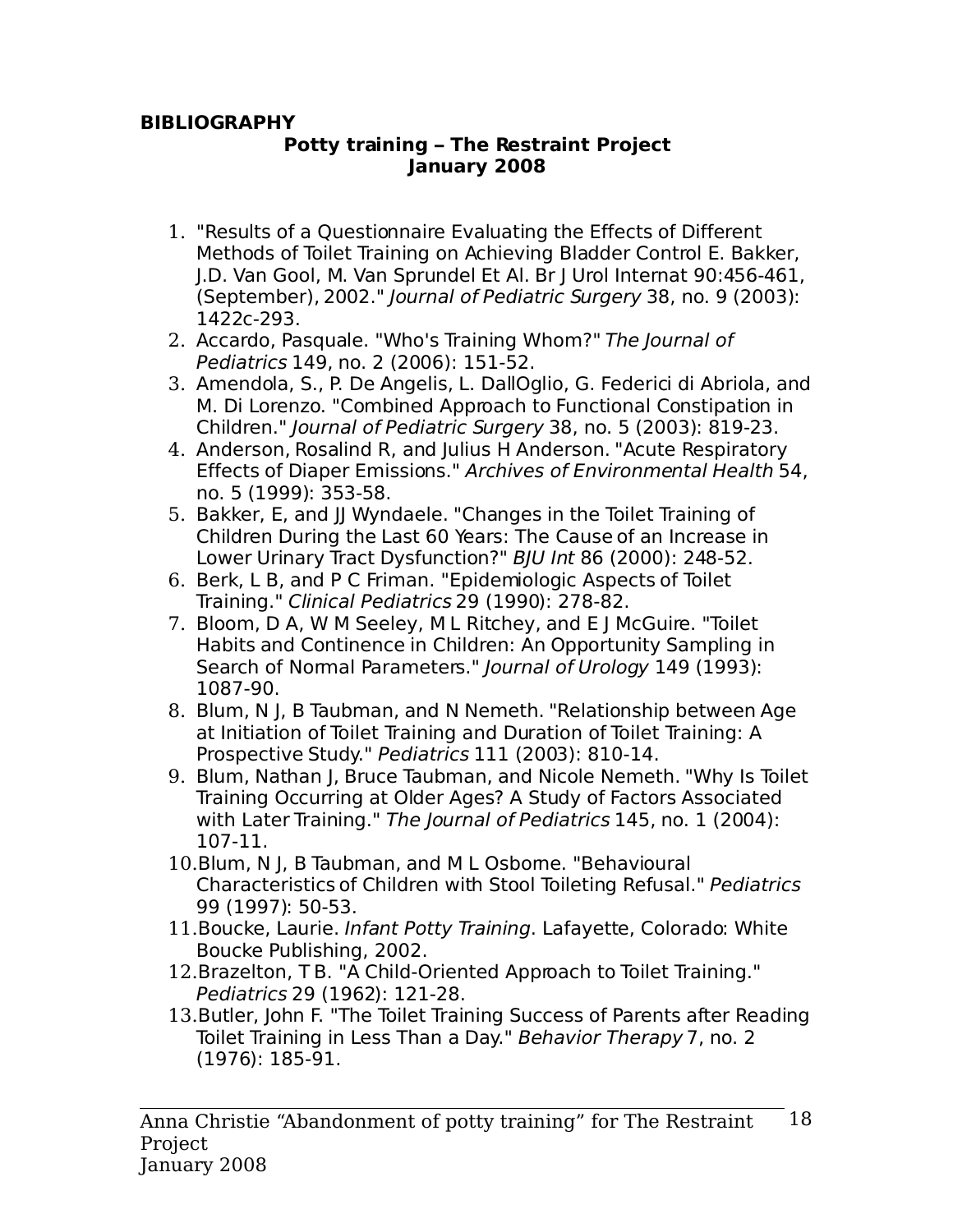- 14.Canales, Luis. "Maternal Attitudes Concerning Toilet Training." The Journal of Pediatrics 85, no. 4 (1974): 586-87.
- 15.Carlson, Susan S., and Russell S. Asnes. "Maternal Expectations and Attitudes toward Toilet Training: A Comparison between Clinic Mothers and Private Practice Mothers." The Journal of Pediatrics 84, no. 1 (1974): 148-51.
- 16.Chassler, Deborah, and Frances Chickering. "Toilet Training in Real Life." Infant Behavior and Development 19, no. Supplement 1 (1996): 385-778.
- 17.Cicero, Frank R., and Al Pfadt. "Investigation of a Reinforcement-Based Toilet Training Procedure for Children with Autism." Research in Developmental Disabilities 23, no. 5 (2002): 319-31.
- 18.Corey, Jeffrey R., and George W. Dorry. "A Necessary Modification Of "A Transistorized Signal-Package for Toilet Training of Infants"." Journal of Experimental Child Psychology 13, no. 1 (1972): 248- 151.
- 19.Cust, George. "The Epidemiology of Nocturnal Enuresis." The Lancet 272, no. 7057 (1958): 1167-70.
- 20.deVries, MW, and MR deVries. "Cultural Relativity of Toilet Training Readiness: A Perspective from East Africa." Pediatrics 60 (1977): 170-77.
- 21.Dixon, Joe W., and Richard A. Saudargas. "Toilet Training, Cueing, Praise, and Self-Cleaning in the Treatment of Classroom Encopresis: A Case Study." Journal of School Psychology 18, no. 2 (1980): 135-40.
- 22.Foxx, RM, and NH Azrin. "Dry Pants: A Rapid Method of Toilet Training Children." Behaviour Research and Therapy 11, no. 4 (1973): 435-42.
- 23.Hadler, S C, and L McFarland. "Hepatitis in Day Care Centres: Epidemiology and Prevention." Rev Infect Dis 8 (1986): 548-57.
- 24.Hellstrom, Anna-Lena. "Influence of Potty Training Habits on Dysfunctional Bladder in Children." The Lancet 356, no. 9244 (2000): 1787.
- 25.Hoebeke, Piet, Johan Vande Walle, Marleen Theunis, Hilde De Paepe, W. Oosterlinck, and Catherine Renson. "Outpatient Pelvic-Floor Therapy in Girls with Daytime Incontinence and Dysfunctional Voiding." Urology 48, no. 6 (1996): 923-27.
- 26.Horn, Ivor B, Ruth Brenner, Malla Rao, and Tina L Cheng. "Beliefs About the Appropriate Age for Initiating Toilet Training: Are There Racial and Socioeconomic Differences?" The Journal of Pediatrics 149, no. 2 (2006): 165-68.
- 27.Issenman, RM, R B Filmer, and P A Gorski. "A Review of Bowel and Bladder Control Development in Children: How Gastrointestinal and Urologic Conditions Relate to Problems in Toilet Training." Pediatrics 103 (1999): 1346-52.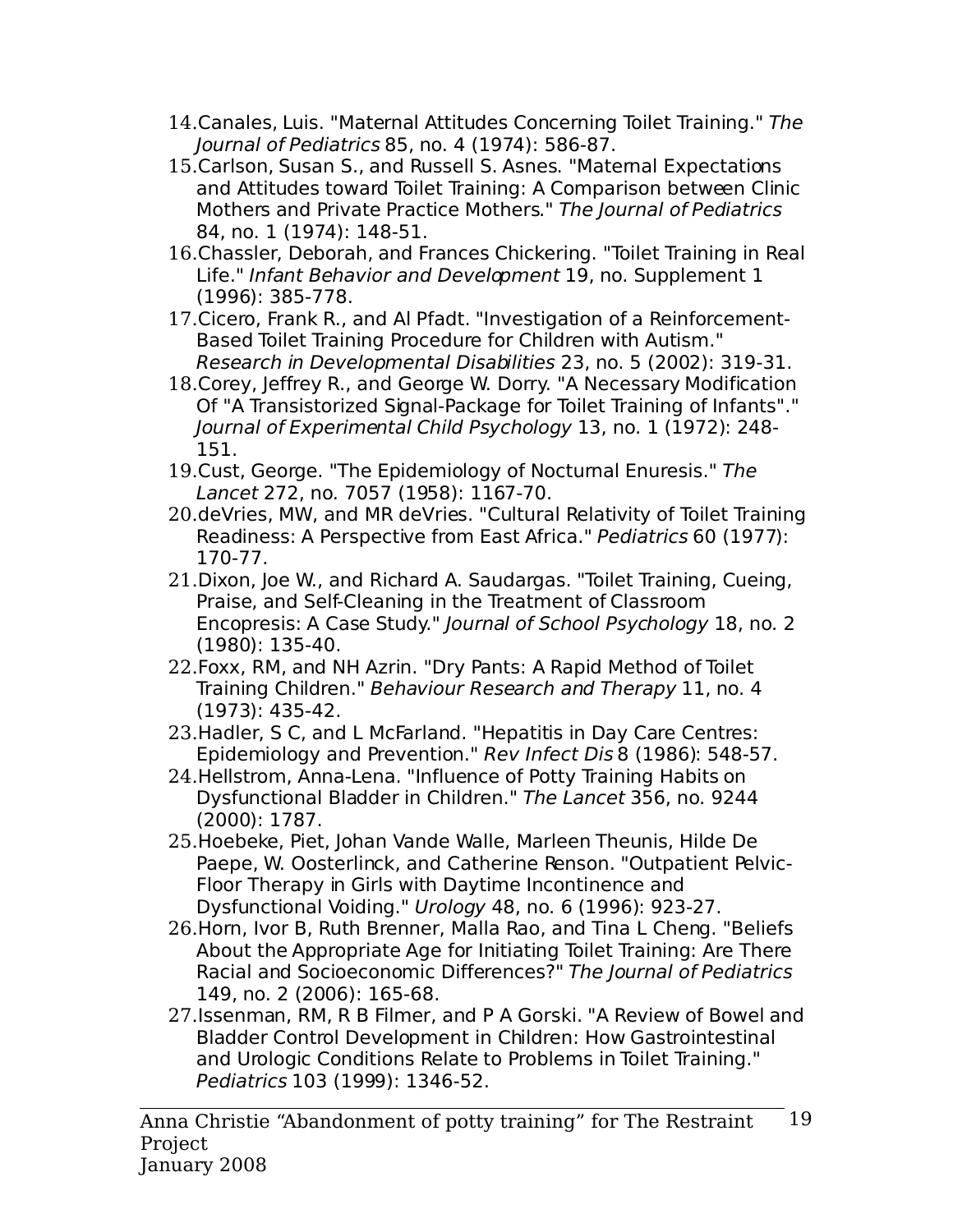- 28.Jansson, U. B., M. Hanson, U. Sillen, and A. L. Hellstrom. "Voiding Pattern and Acquisition of Bladder Control from Birth to Age 6 Years--a Longitudinal Study." The Journal of Urology 174, no. 1 (2005): 289-93.
- 29.Kawauchi, Akihiro, Yoshiyuki Tanaka, Yutaka Yamao, Mitsuhiko Inaba, Motohiro Kanazawa, Osamu Ukimura, Yoichi Mizutani, and Tsuneharu Miki. "Follow-up Study of Bedwetting from 3 to 5 Years of Age." Urology 58, no. 5 (2001): 772-76.
- 30.Lancioni, Giulio E. "Teaching Independent Toileting to Profoundly Retarded Deaf-Blind Children." Behavior Therapy 11, no. 2 (1980): 234-44.
- 31.Largo, R H, and W Stutzle. "Longitudinal Study of Bowel and Bladder Control by Day and at Night in the First Six Years of Life: Epidemiology and Interrelations between Bowel and Bladder Control." Dev Med Child Neurol 19 (1977): 598-606.
- 32.Luiselli, James K. "Teaching Toilet Skills in a Public School Setting to a Child with Pervasive Developmental Disorder." Journal of Behavior Therapy and Experimental Psychiatry 28, no. 2 (1997): 163-68.
- 33.Luxem, M, and E Christophersen. "Behavioural Toilet Training in Early Childhood: Research, Practice, and Implications." J Dev Behav Pediatr 15 (1994): 370-78.
- 34.Martin, J A, D R King, E E Maccoby, and C N Jacklin. "Secular Trends and Individual Differences in Toilet-Training Process." J Pediatric Psychology 9 (1984): 457-67.
- 35.Matson, Johnny L., and Thomas H. Ollendick. "Issues in Toilet Training Normal Children." Behavior Therapy 8, no. 4 (1977): 549- 53.
- 36.Monsen, Rita Black. "Giving Children Control and Toilet Training." Journal of Pediatric Nursing 16, no. 5 (2001): 375-76.
- 37.Nader, Shaikh. "Time to Get to the Potty: Are Constipation and Stool Toileting Refusal Causing Delayed Toilet Training?" The Journal of Pediatrics 145, no. 1 (2004): 12-13.
- 38.Passman, Richard H. "An Automatic Device for Toilet Training." Behaviour Research and Therapy 13, no. 4 (1975): 215-20.
- 39. Pate, Jennifer, and Glen Gabbard. "Adult Baby Syndrome." Am J of Psychiatry 160 (2003): 1932-36.
- 40.Pickering, L K, A V Bartlett, and W E Woodward. "Acute Infectious Diarrhea among Children in Day Care: Epidemiology and Control." Rev Infect Dis 8 (1986): 539-47.
- 41.Quincy-Lefebvre, Pascale. "To Punish, Treat, or Pardon: French Society and the Enuretic Child in the Nineteenth and Twentieth Centuries." The History of the Family 6, no. 3 (2001): 329-43.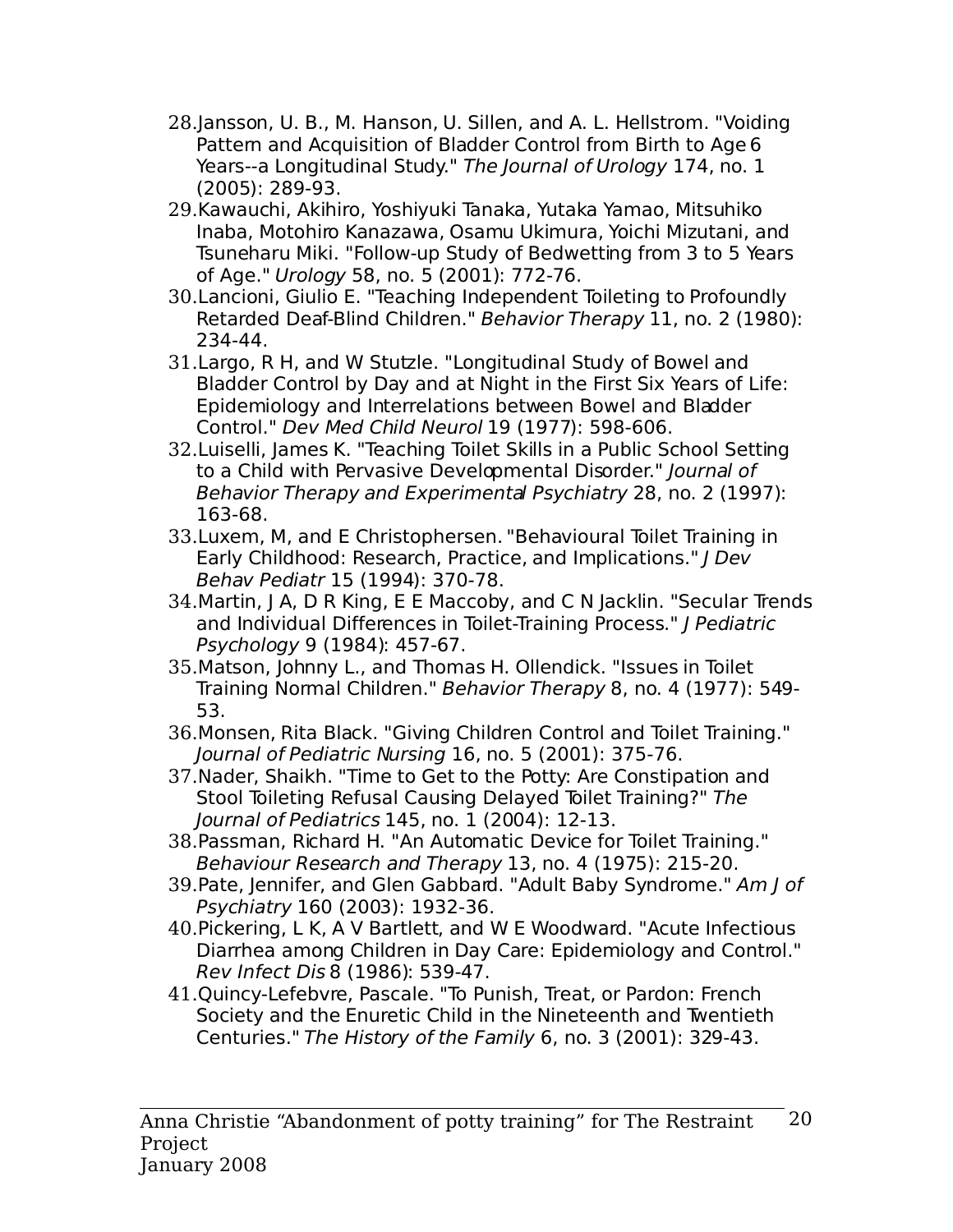- 42.Sadler, Orin W., and Faythe Merkert. "Evaluating the Foxx and Azrin Toilet Training Procedure for Retarded Children in a Day Training Center." Behavior Therapy 8, no. 3 (1977): 499-500.
- 43.Schonwald, A, L Sherritt, A Stadtler, and C Frazer. "Factors Associated with Difficult Toilet Training [Abstract]." J Dev Behav Pediatr 22 (2001): 344-45.
- 44.Schum, Timothy R, TM Kolb, Timothy L McAuliffe, Mark D Simms, R L Underhill, and Marla Lewis. "Sequential Acquisition of Toilet-Training Skills: A Descriptive Study of Gender and Age Differences in Normal Children." Pediatrics 99 (2002).
- 45.Schum, Timothy R., Timothy L. McAuliffe, Mark D. Simms, James A. Walter, Marla Lewis, and Ron Pupp. "Factors Associated with Toilet Training in the 1990s." Ambulatory Pediatrics 1, no. 2 (2001): 79-86.
- 46. Seim, H C. "Toilet Training in First Children." J Fam Pract 29 (1989): 633-36.
- 47.Shaikh, Nader. "Time to Get on the Potty: Are Constipation and Stool Toileting Refusal Causing Delayed Toilet Training?" The Journal of Pediatrics 145, no. 1 (2004): 12-13.
- 48.Simon, Jennifer L, and Rachel H Thompson. "The Effects of Undergarment Type on the Urinary Continence of Toddlers." Journal of Applied Analysis 39, no. 3 (2006): 363-68.
- 49.Smith, Paul S. "A Comparison of Different Methods of Toilet Training the Mentally Handicapped." Behaviour Research and Therapy 17, no. 1 (1979): 33-43.
- 50.Smith, Paul S., and Linda J. Smith. "Chronological Age and Social Age as Factors in Intensive Daytime Toilet Training of Institutionalized Mentally Retarded Individuals." Journal of Behavior Therapy and Experimental Psychiatry 8, no. 3 (1977): 269-73.
- 51.Song, Agnes Y., Ralph H. Song, and Patricia A. Grant. "Toilet Training in the School and Its Transfer in the Living Unit." Journal of Behavior Therapy and Experimental Psychiatry 7, no. 3 (1976): 281-84.
- 52.Stehbens, J A, and DL Silber. "Parental Expectations in Toilet Training." Pediatrics 48 (1971): 451-54.
- 53.Taubman, Bruce. "Toilet Training and Toileting Refusal for Stool Only: A Prospective Study." Pediatrics 99 (1997): 54-58.
- 54.Taubman, B, N J Blum, and N Nemeth. "Stool Toileting Refusal: A Prospective Intervention Targeting Parental Behaviour." Arch Pediatric Adolescent Medicine 157 (157): 1193- 96.
- 55.Taubman, Bruce, and Marianne Buzby. "Overflow Encopresis and Stool Toileting Refusal During Toilet Training: A Prospective Study on the Effect of Therapeutic Efficacy." The Journal of Pediatrics 131, no. 5 (1997): 768-71.